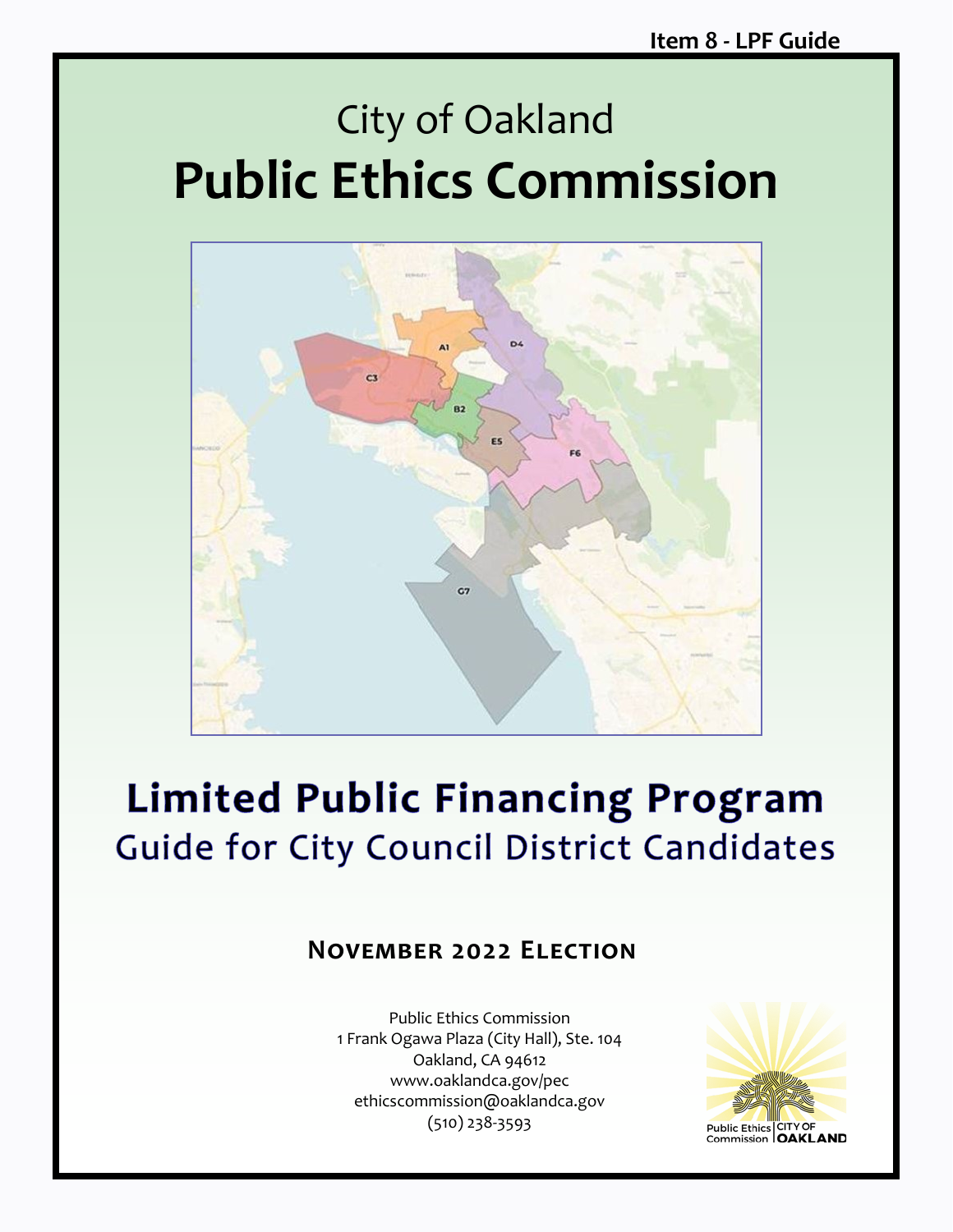# <span id="page-1-0"></span>**Contents**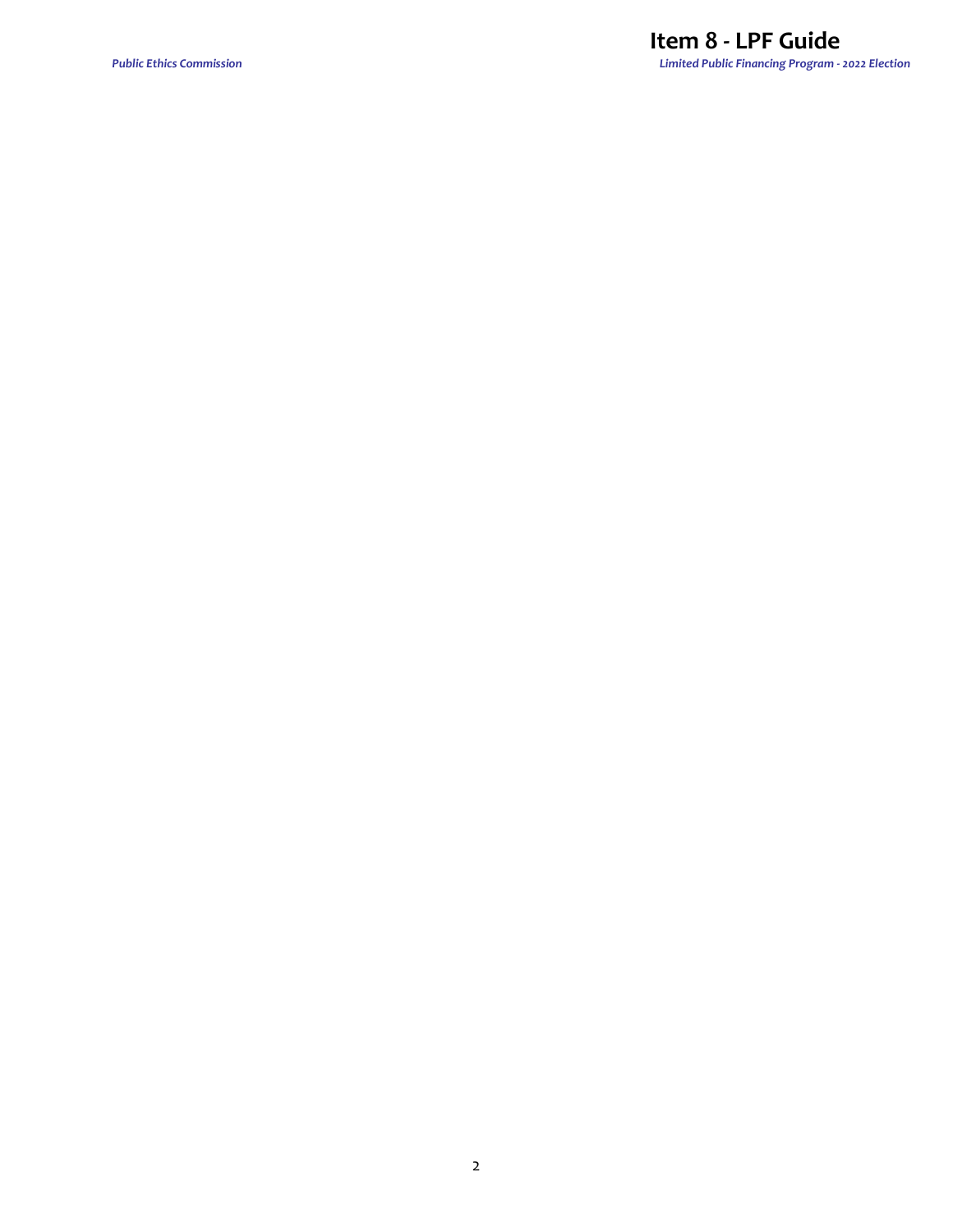# <span id="page-3-0"></span>**INTRODUCTION**

The City of Oakland Limited Public Financing Act (Act) provides a limited amount of campaign funds for candidates running for Oakland City Council District seats. The purposes of the Act include the following:

- 1. Ensure that people have a fair and equal opportunity to participate in elective and governmental processes;
- 2. Reduce the influence of large contributors with a specific financial stake in matters under consideration by the City and counter the perception that decisions are influenced more by the size of contributions than by the best interests of the people;
- 3. Reduce the pressure on candidates to raise large campaign war chests for defensive purposes, beyond the amount necessary to communicate reasonably with voters;
- 4. Encourage competition for elective office;
- 5. Allow candidates and officeholders to spend a smaller proportion of their time on fundraising and a greater proportion of their time dealing with issues of importance to their constituents and the community;
- 6. Ensure that serious candidates are able to raise enough money to communicate their views and positions adequately to the public, thereby promoting public discussion of important issues involved in political campaigns; and
- 7. Help preserve public trust in governmental and electoral institutions. [Oakland Municipal Code  $(OMC)$   $\S$  3.13.030]

### **Campaign Reform Act Compliance**

Public financing laws work in coordination with the Oakland Campaign Reform Act (OCRA), which limits contributions, provides optional spending limits, restricts contributions from people doing business with the City, and regulates local campaign finance disclosure as a supplement to state campaign finance laws.

The Commission imposes fines for violations of campaign finance and public financing laws, such as failure to file campaign finance forms or receiving contributions over the limit. For more information about campaign rules and potential fines, see the Commission's Oakland Campaign Reform Act Guide for 2022.

The Public Ethics Commission (Commission) administers the Public Financing Program (Program) and is here to assist you in your application and reimbursement process. The application and reimbursement process is complex, so please contact Commission staff if you are a candidate for a City Council District seat who might be interested in help with financing your campaign.

> **Oakland Public Ethics Commission** One Frank H. Ogawa Plaza (City Hall), Ste. 104 Oakland, CA 94612 (510) 238-3593 (510) 238-3315 (fax) [www.oaklandca.gov/pec](http://www.oaklandca.gov/pec) [ethicscommission@oaklandca.gov](mailto:ethicscommission@oaklandnet.com)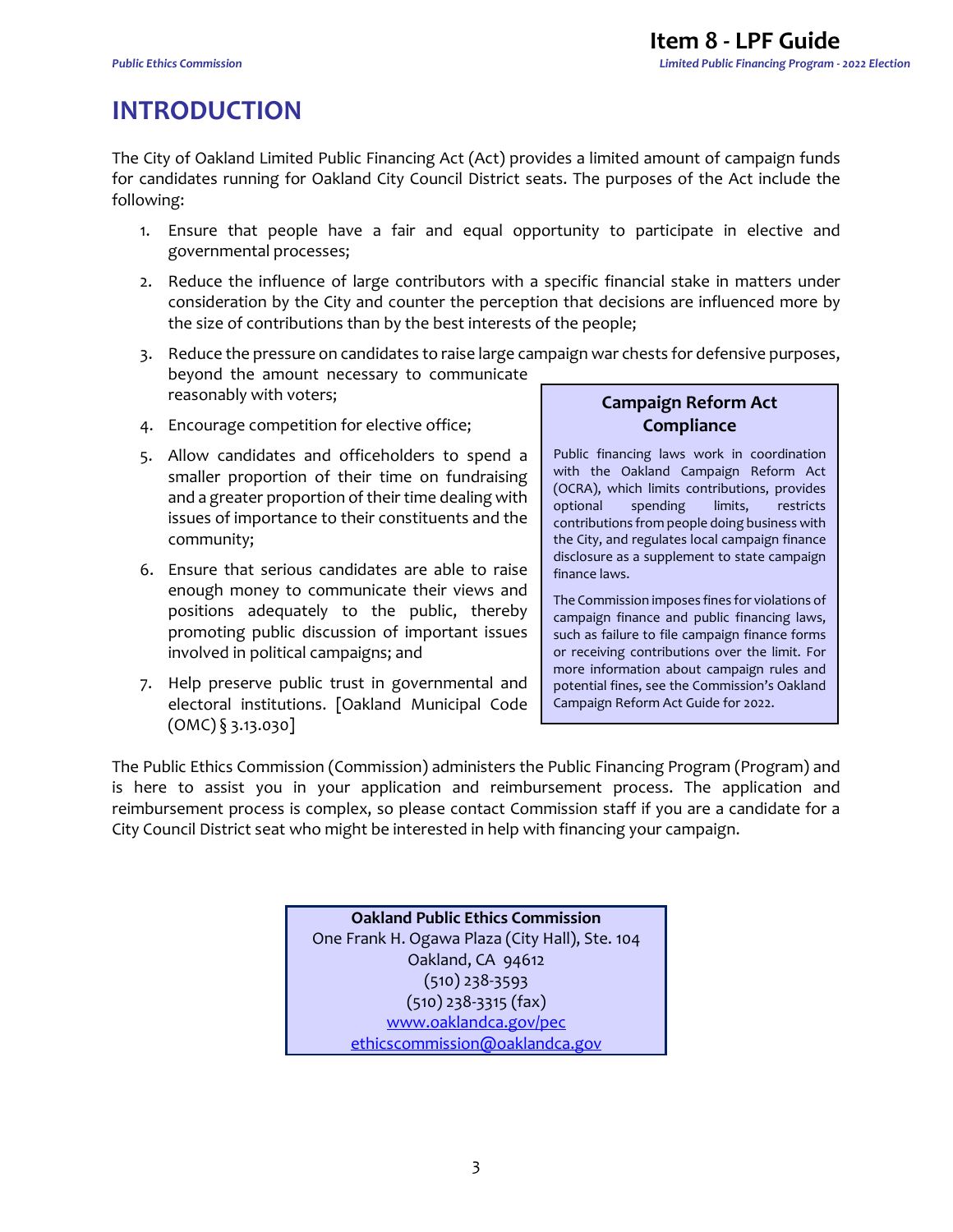# <span id="page-4-0"></span>**AM I ELIGIBLE FOR PUBLIC FINANCING?**

Any candidate who is certified by the City Clerk to appear on the ballot for the office of Oakland City Councilmember in Districts  $1 - 7$  and who is opposed by another candidate may apply for public financing through the City. Candidates for Citywide offices, such as the office of Mayor, City Auditor, City Attorney, and At-Large Council Member, along with candidates for the Oakland Unified School District Board of Directors, are not eligible. [OMC § 3.13.060]

Application process steps and eligibility requirements include the following:

| <b>Step</b>    | <b>Program Requirement</b>                                                                                                          | <b>Due Date</b>     |
|----------------|-------------------------------------------------------------------------------------------------------------------------------------|---------------------|
| $\mathbf{1}$   | OCRA Form 301 - Candidate must sign and submit the Form 301                                                                         | Before receiving    |
|                | accepting voluntary expenditure ceilings to the Public Ethics                                                                       | contributions at    |
|                | Commission                                                                                                                          | higher amount       |
| $\overline{2}$ | Candidate Certification - by City Clerk to appear on the ballot                                                                     | City Clerk deadline |
|                |                                                                                                                                     | for certification   |
| $\overline{3}$ | Candidate Has Opposition - Candidate is opposed by another                                                                          | Certification of    |
|                | candidate for the same office                                                                                                       | candidates by City  |
|                |                                                                                                                                     | Clerk               |
| $\overline{4}$ | Candidate Received Training - Candidate or their campaign                                                                           | August 26, 2022     |
|                | treasurer or designee has attended a PEC LPF training program                                                                       |                     |
| 5              | LPF Form 1- Statement of Acceptance or Rejection submitted to                                                                       | Within 14 days of   |
|                | PEC                                                                                                                                 | certification by    |
|                |                                                                                                                                     | City Clerk          |
| 6              | <b>LPF Form 2</b> - Initial Application for Public Financing submitted to                                                           | September 19,       |
|                | PEC                                                                                                                                 | 2022                |
|                |                                                                                                                                     |                     |
| $\overline{7}$ | Minimum Campaign Contributions Received - Candidate has                                                                             | September 19,       |
|                | received contributions from Oakland donors totaling at least 5% of                                                                  | 2022                |
|                | the voluntary spending limit for the office                                                                                         |                     |
| 8              | Minimum Campaign Expenditures Made - Candidate has made                                                                             | September 19,       |
|                | campaign expenditures totaling at least 5% of the voluntary                                                                         | 2022                |
|                | spending limit for the office being sought                                                                                          |                     |
| 9              | Candidate's Personal Funds Are Within Limits - Candidate has not                                                                    | Ongoing             |
|                | made contributions or loans from personal funds in an amount                                                                        |                     |
|                | exceeding 10% of the voluntary spending limit                                                                                       |                     |
| 10             | Campaign Fundraising Materials Comply with OCRA - Candidate                                                                         | Ongoing             |
|                | included the proper notice regarding contribution limits and                                                                        |                     |
|                | contribution prohibitions on contractors doing business with the<br>City on all campaign fundraising material (See Oakland Campaign |                     |
|                | Reform Act Section 3.12.140)                                                                                                        |                     |
| 11             | Return Surplus Funds - Following the election, the candidate must                                                                   |                     |
|                | return to the City a portion of excess funds remaining in the                                                                       | January 31, 2023    |
|                | campaign account as of December 31                                                                                                  |                     |
|                |                                                                                                                                     |                     |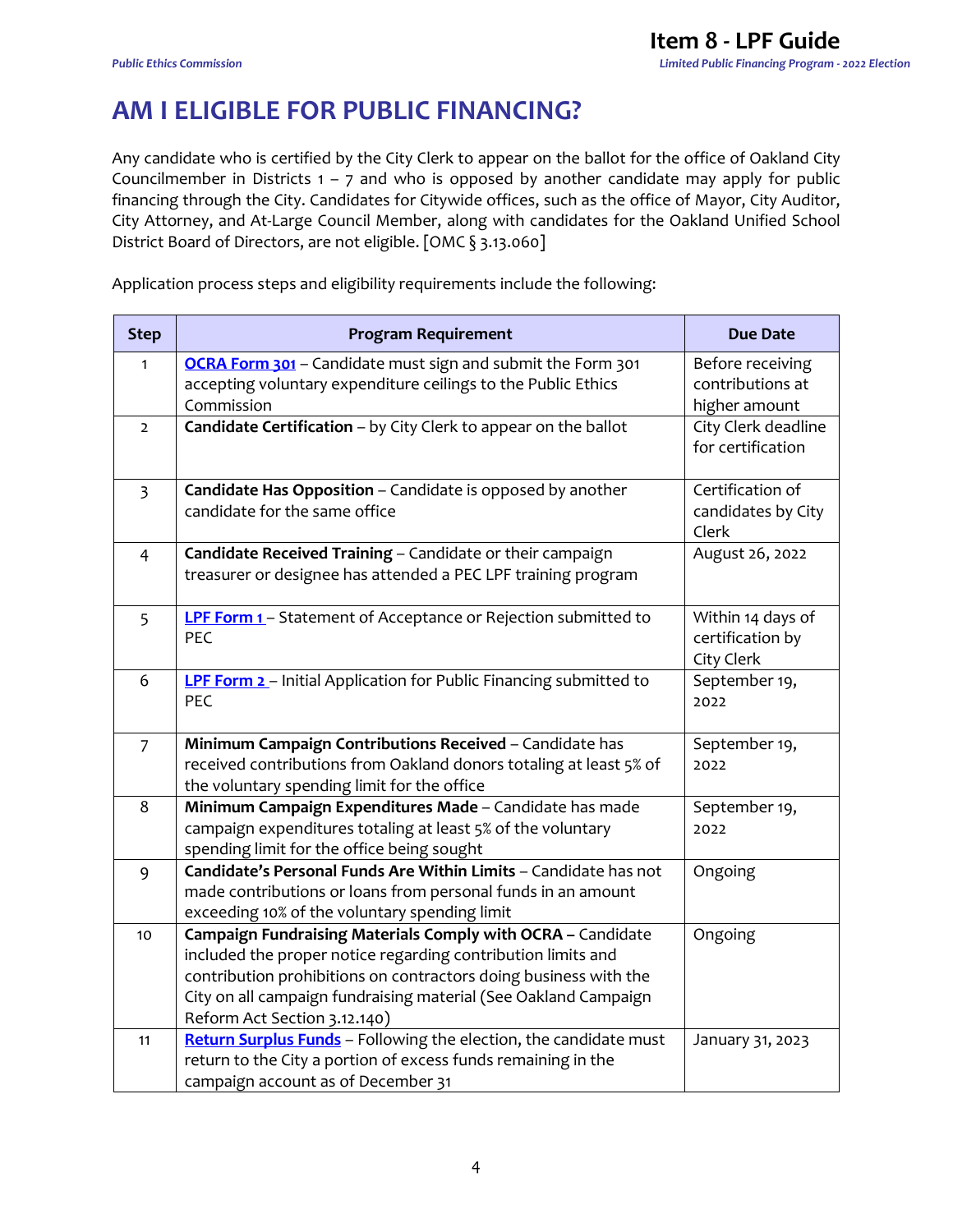# <span id="page-5-0"></span>**HOW MUCH MONEY WILL BE AVAILABLE?**

The amount of money available to candidates will depend on how much money was budgeted by City Council and how many candidates are running for City Council Districts 1 – 7 in this election. This year, there is a total of roughly \$177,000 available to be distributed among eligible candidates. In past years, the amount distributed per candidate has ranged between \$8,000 and \$25,000. No candidate may receive more than 30% of Oakland's voluntary spending limit for the office being sought. [1](#page-5-2) Commission staff will announce the amount available to candidates following the deadline for candidates to opt in to the program (as detailed below).

### <span id="page-5-1"></span>**HOW DO I APPLY?**

There are two main forms for applying for public financing:

- 1. **Opt-In** Complete **LPF Form 1 (Acceptance/Rejection of Public Financing)** to accept or reject public financing no later than 14 days after the City Clerk has certified the names of all candidates to appear on the ballot (usually mid-August). [OMC § 3.13.070]
	- The failure to file on time **LPF Form 1** shall constitute an **irrevocable rejection** of public financing for the upcoming election.
- 2. **Apply for Program Participation** Complete **LPF Form 2 (Application)** to formally apply for public financing. **LPF Form 2** requires the following:
	- **Campaign Information** Be sure that we have all current campaign contact information as we use this information to communicate with you and your campaign staff regarding all aspects of your public financing participation, including when your check is ready.
	- **Tax ID/EIN Number** Campaign committees will need to obtain a Taxpayer/Employer Identification Number (EIN) from the Internal Revenue Service (IRS) to receive reimbursement payments from the City. You can electronically file for an EIN as a political organization at [www.irs.gov.](http://www.irs.gov/) Once you have obtained your EIN from the IRS, you will need to submit a completed IRS Form W-9 to the PEC. If you encounter any trouble obtaining your EIN, contact PEC staff for assistance.
	- **Proof of Contributions Received** The candidate must submit copies of campaign contributions (i.e., contribution checks; not cash) demonstrating that the candidate has received contributions from Oakland donors totaling at least 5% of the voluntary spending limit for the office being sought. The written instrument used to make the contribution must demonstrate an Oakland address. Candidates may submit contributions received electronically from Oakland residents to meet the 5% contribution threshold. In that case, candidates should request that the vendor collecting the online contributions send a CSV (comma separated variable) report directly to the PEC to validate contributor and payment information. PEC staff can assist you with this process. Note that contributions from a candidate's own funds shall not be counted toward meeting this 5% requirement. [OMC § 3.13.080(C)]

<span id="page-5-2"></span> $\overline{a}$  $<sup>1</sup>$  The Public Ethics Commission annually adjusts the voluntary spending limits every January to reflect any increase in the</sup> Consumer Price Index. The voluntary spending limits and campaign contribution limits for 2022 are included at the end of this Guide.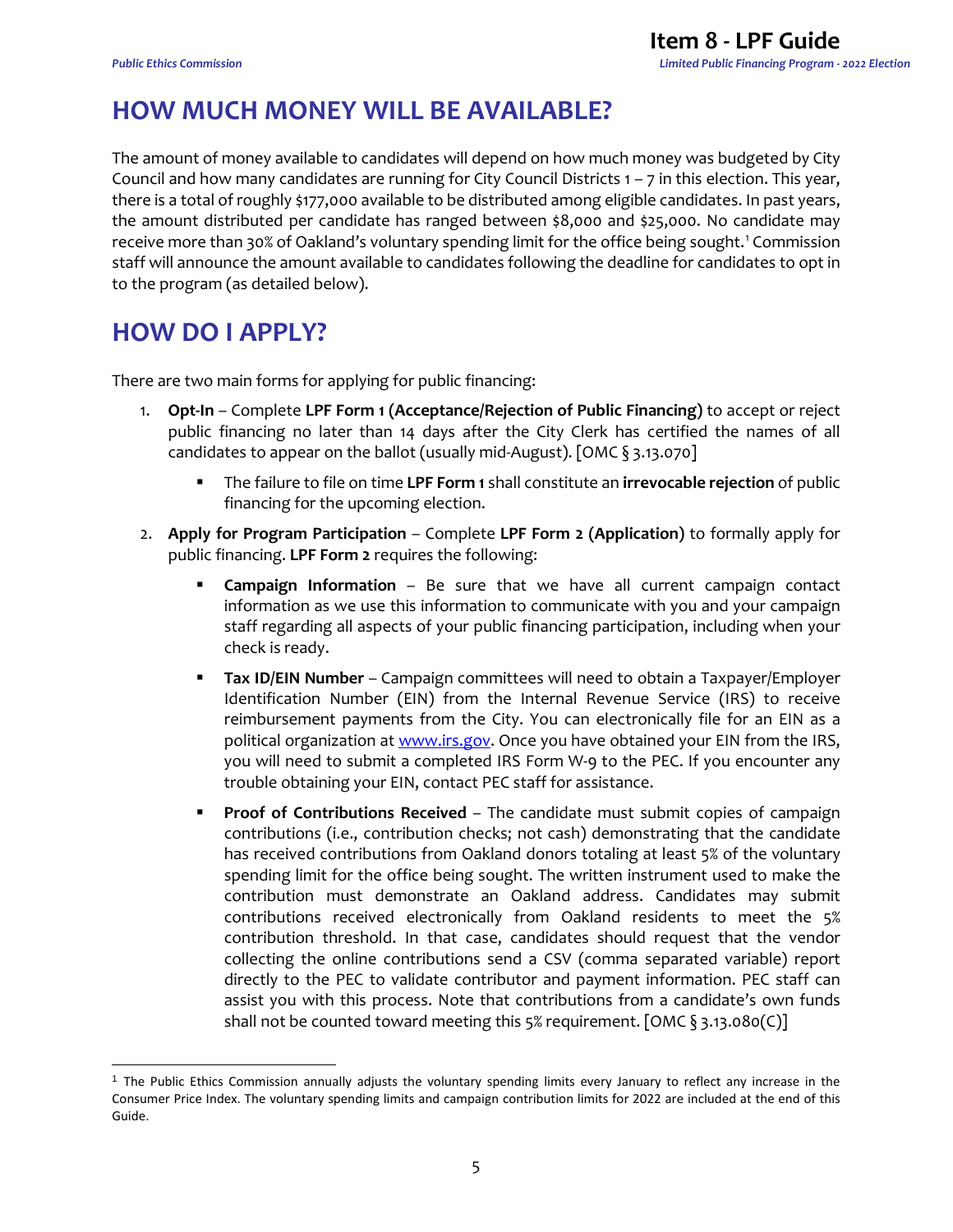**Proof of Expenditures Made** – The candidate must also submit proof in the form of detailed invoices or proof of payments/receipts that he or she has made campaign expenditures totaling at least 5% of the voluntary spending limit for the office being sought. [OMC § 3.13.080(C)]

### <span id="page-6-0"></span>**HOW DO I REQUEST FUNDS?**

Funds are provided to candidates as reimbursements for certain types of campaign expenditures (see box on this page). Candidates may apply for reimbursement in minimum increments of \$1,000 or more. Within ten calendar days of the election, candidates may apply for reimbursements in minimum increments of \$500. [OMC § 3.13. 120]

A candidate applies for reimbursement by completing **LPF Form 3 (Reimbursement Claim Form)** which must be accompanied by copies of the following for each item for which reimbursement is requested:

- 1. Billing invoices;
- 2. Proof of payment by the campaign committee; and
- 3. Campaign literature, advertisement, radio or television script, or website configuration, if applicable. [OMC § 3.13.110(C)]

#### **Expenditures Qualifying for Reimbursement**

Reimbursement will only be provided for the following campaign expenditures:

- Candidate filing and ballot fees
- **Printed campaign literature and** production costs
- Postage
- **Print advertisements**
- Radio airtime and production costs
- **Television or cable airtime and** production costs
- **Website design and maintenance** costs

 $[OMC \, \S \, 3.13.110(B)]$ 

All requests for reimbursement must be submitted prior to the date of the election. Claims submitted on or after the date of the election will not be considered.

Commission staff will review submissions and work closely with candidates to ensure that all documents are in order. Once the submission is complete, Commission staff will respond with payment or an explanation of denial within two weeks.

Upon approval, public financing checks will only be made payable to a candidate's campaign committee. Candidates must deposit the check into the candidate's campaign account within three business days of receipt.

A denial or limitation of a request for reimbursement by the Commission's Executive Director may be appealed to the Commission whose decision shall be final. A request to appeal the denial shall be submitted to Commission staff in writing no more than ten calendar days after receiving written notice of the denial. [OMC § 3.13.110(D)]

### <span id="page-6-1"></span>**REALLOCATION OF THE FUND**

To ensure that the full amount allocated in the general election fund is distributed to all interested candidates, the Commission provides a two-phase approach for the disbursement of LPF funds to participants.

1. Phase I – The initial phase begins once eligible candidates opt in to the LPF program and the PEC determines the amount available to each participant.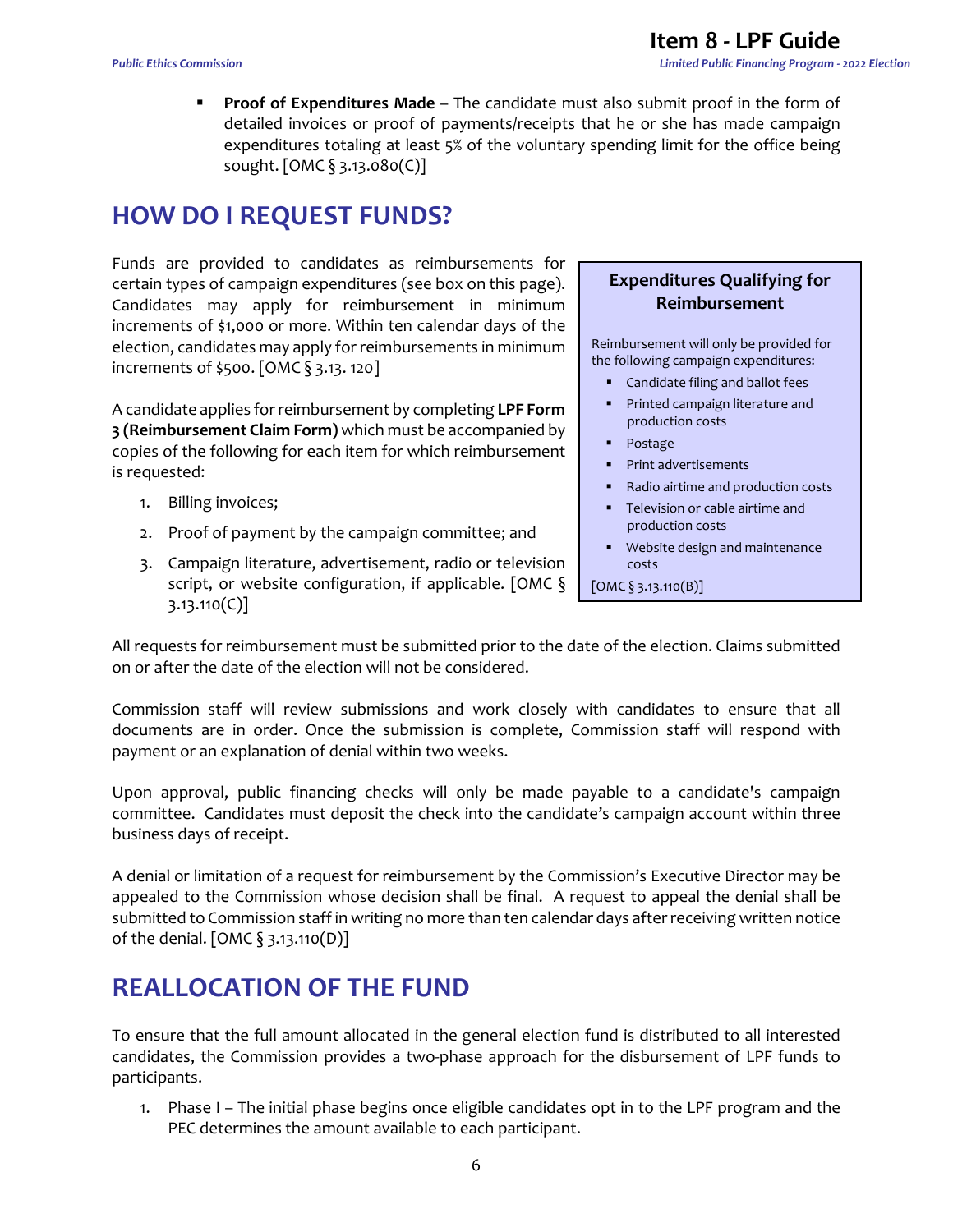2. Phase II – The second "redistribution phase" sets an early deadline for participants to submit the first reimbursement request. Thus, **LPF Form 2** and the first **LPF Form 3** must be submitted on or before the Phase II deadline of **September 19**. Failure to timely file **LPF Form 2** and initial **LPF Form 3** by that deadline will deem the participant ineligible to receive public funds for the 2022 election.

Candidates who meet the September 19 deadline may proceed to Phase II. After the Phase II deadline, the PEC recalculates and then re-allocates funds according to the number of participants that met the Phase II requirement. The redistribution can potentially increase the allotted amount to each participant based on the number of candidates that proceed to Phase II.

### <span id="page-7-0"></span>**POST-ELECTION PROCEDURES**

The Act requires that a portion of any surplus campaign funds remaining as of December 31, 2022, be returned to the Election Campaign Fund no later than January 31, 2023. [OMC § 3.13.150] The amount to be returned shall be calculated by multiplying the amount of surplus campaign funds (less any outstanding debts) by the percentage that total public financing received represents of total monetary contributions received for the election period.

 For example, if a candidate receives \$40,000 in contributions, \$10,000 in public financing, and as of December 31 has a remaining balance of \$14,000, with \$2,000 in debt, the candidate would owe the Election Campaign Fund \$3,000. (Note: The \$40,000 in contributions does not include public financing funds. LPF funds are NOT considered monetary contributions but are listed as "miscellaneous increase to cash" on campaign statements.) See LPF Form 4 on page 19 of this guide for a breakdown of this calculation.

A candidate shall not be required to return any surplus funds in an amount greater than the amount of public financing received. Commission staff can assist you in calculating the amount that must be returned, if any.

### <span id="page-7-1"></span>**ENFORCEMENT AND OVERSIGHT**

The Public Ethics Commission is authorized to administratively enforce the provisions of the Limited Public Financing Act, which may include the imposition of fines, penalties and the return of public financing received. [OMC § 3.13.180, 3.12.200] In addition, the City Auditor is required to complete audits of all candidates receiving public financing to ensure compliance with the rules of the program. [OMC § 3.13.100]

### **Share your feedback on public financing in Oakland**

The Commission continues to review the effectiveness of this public financing program. Please be sure to provide your feedback on this program, sharing your experience as a local candidate, to Commission staff to assist with the Commission's ongoing effort to improve this program.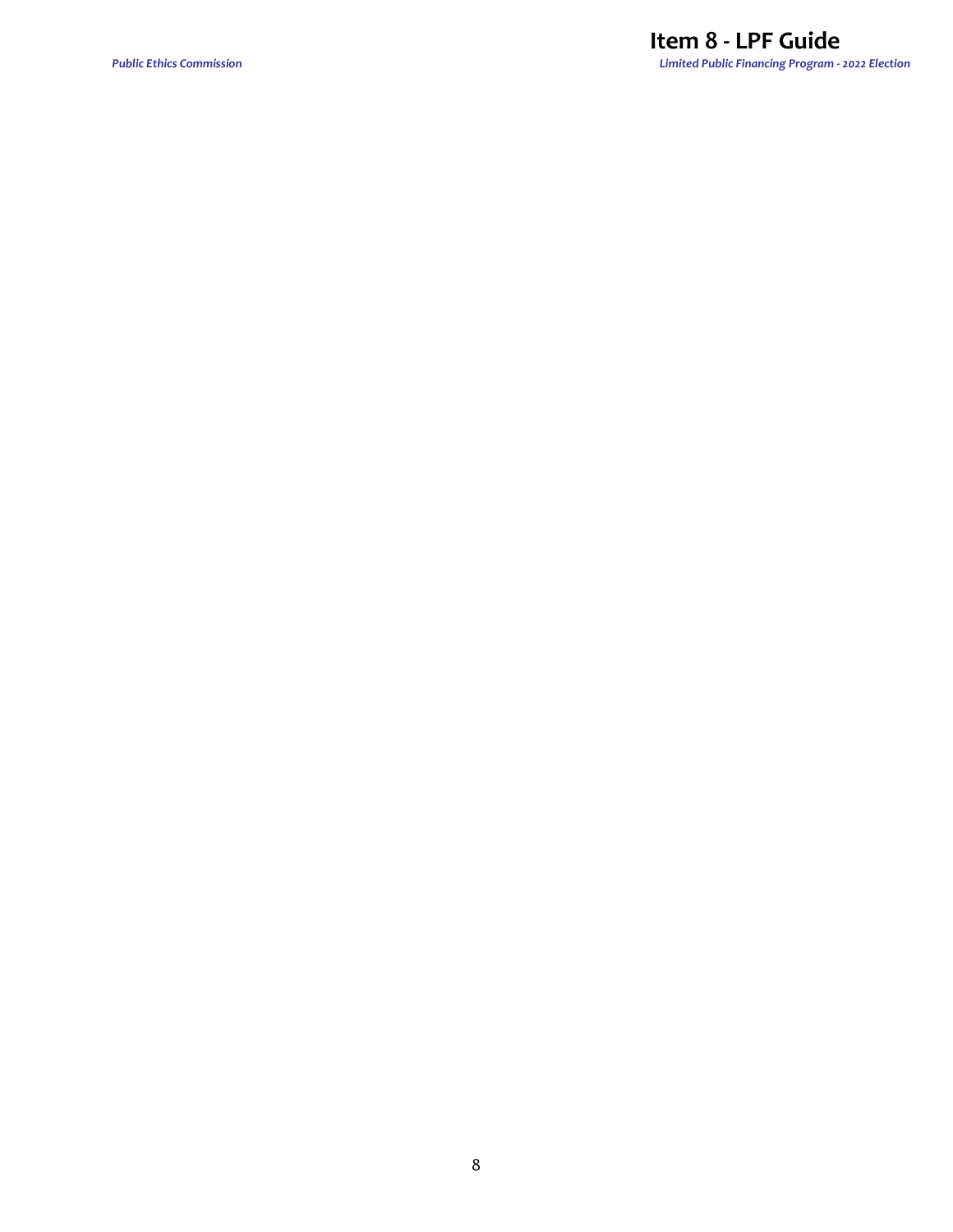### **APPENDIX 1: OCRA FORM 301**

<span id="page-9-0"></span>

Public Ethics CITY OF<br>Commission **OAKLAND** 

Submission Time: March 23, 2022 4:49 pm

Acceptance of Voluntary Campaign Spending Limit - OCRA Form 301

#### 1. Candidate Information

| <b>Name</b>                                                                                                                                                                                                                                                                                                                                                                                                                                                                                                                                                                                                                                                                                             | Ana Lara - TEST                                                                                |
|---------------------------------------------------------------------------------------------------------------------------------------------------------------------------------------------------------------------------------------------------------------------------------------------------------------------------------------------------------------------------------------------------------------------------------------------------------------------------------------------------------------------------------------------------------------------------------------------------------------------------------------------------------------------------------------------------------|------------------------------------------------------------------------------------------------|
| <b>Email</b>                                                                                                                                                                                                                                                                                                                                                                                                                                                                                                                                                                                                                                                                                            | ethicscommission@oaklandca.gov                                                                 |
| <b>Office Sought</b>                                                                                                                                                                                                                                                                                                                                                                                                                                                                                                                                                                                                                                                                                    | City Council, District 5                                                                       |
| <b>Election Date</b>                                                                                                                                                                                                                                                                                                                                                                                                                                                                                                                                                                                                                                                                                    | November 8, 2022                                                                               |
| Form                                                                                                                                                                                                                                                                                                                                                                                                                                                                                                                                                                                                                                                                                                    | Copy of Form 501 Candidate Statement https://www.formstack.com/admin/download/file/12455534555 |
| 2. Declaration                                                                                                                                                                                                                                                                                                                                                                                                                                                                                                                                                                                                                                                                                          |                                                                                                |
| I hereby declare that I have established<br>a campaign committee in order to solicit<br>contributions towards my candidacy. By<br>submitting this form I accept the<br>voluntary spending limits as defined in<br>Sections 3.12.050(c), 3.12.060(c),<br>3.12.190, 3.12.200, 3.12.210 and 3.12.220<br>of the Oakland Campaign Reform Act. I<br>understand that once accepted, the<br>voluntary spending limit is irrevocable<br>unless waived pursuant to Oakland<br><b>Campaign Reform Act Section 3.12.220.</b><br>I certify, under penalty of perjury under<br>the laws of the State of California, that<br>to the best of my knowledge, the<br>information contained herein is true and<br>complete. |                                                                                                |
| Date/Time                                                                                                                                                                                                                                                                                                                                                                                                                                                                                                                                                                                                                                                                                               | Mar 23, 2022                                                                                   |
| <b>Description Area</b>                                                                                                                                                                                                                                                                                                                                                                                                                                                                                                                                                                                                                                                                                 | OCRA Form 301 (January/2020)                                                                   |

Unique ID: 944685512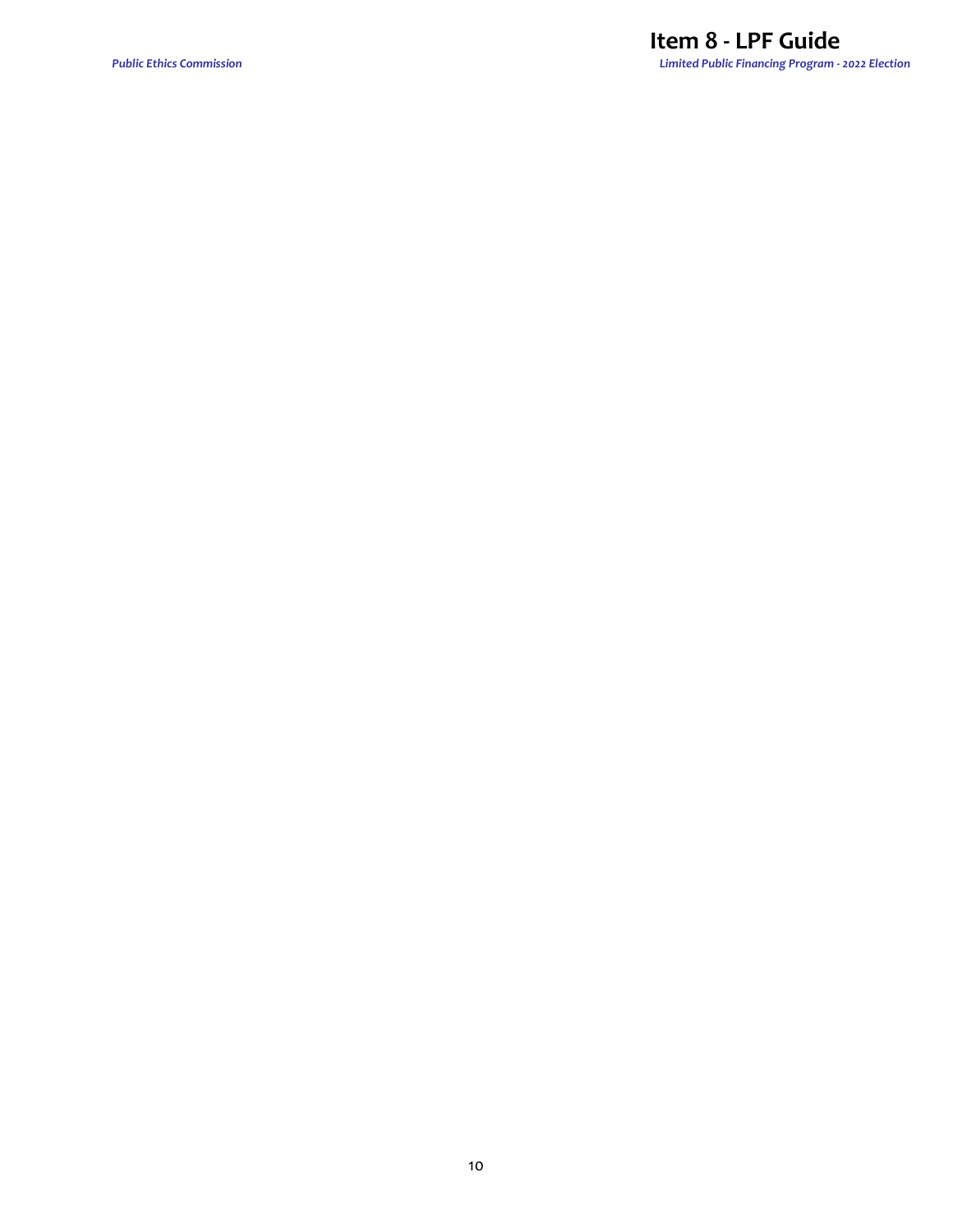### <span id="page-11-0"></span>**APPENDIX 2: Local Contribution and Expenditure Limits**

The Limited Public Financing Act applies in conjunction with the Oakland Campaign Reform Act (OCRA). OCRA, as amended in 2019, establishes, among other things, local contribution limits and optional campaign spending limits for Oakland candidates and committees.

Spending limits for Citywide offices, such as the Mayor, City Auditor, and City Attorney, as well as each individual district office, are established in correlation to the number of residents in each district and shall not exceed a specified amount per resident for each election in which the candidate is seeking office (O.M.C. 3.12.200). The PEC adjusts the contribution and spending limits annually to reflect the increase in the Consumer Price Index.

The next page provides a breakdown of the contribution and expenditure limits for 2022. To learn more about local contribution and spending limits, check out the Commission's 2022 OCRA Guide for candidates.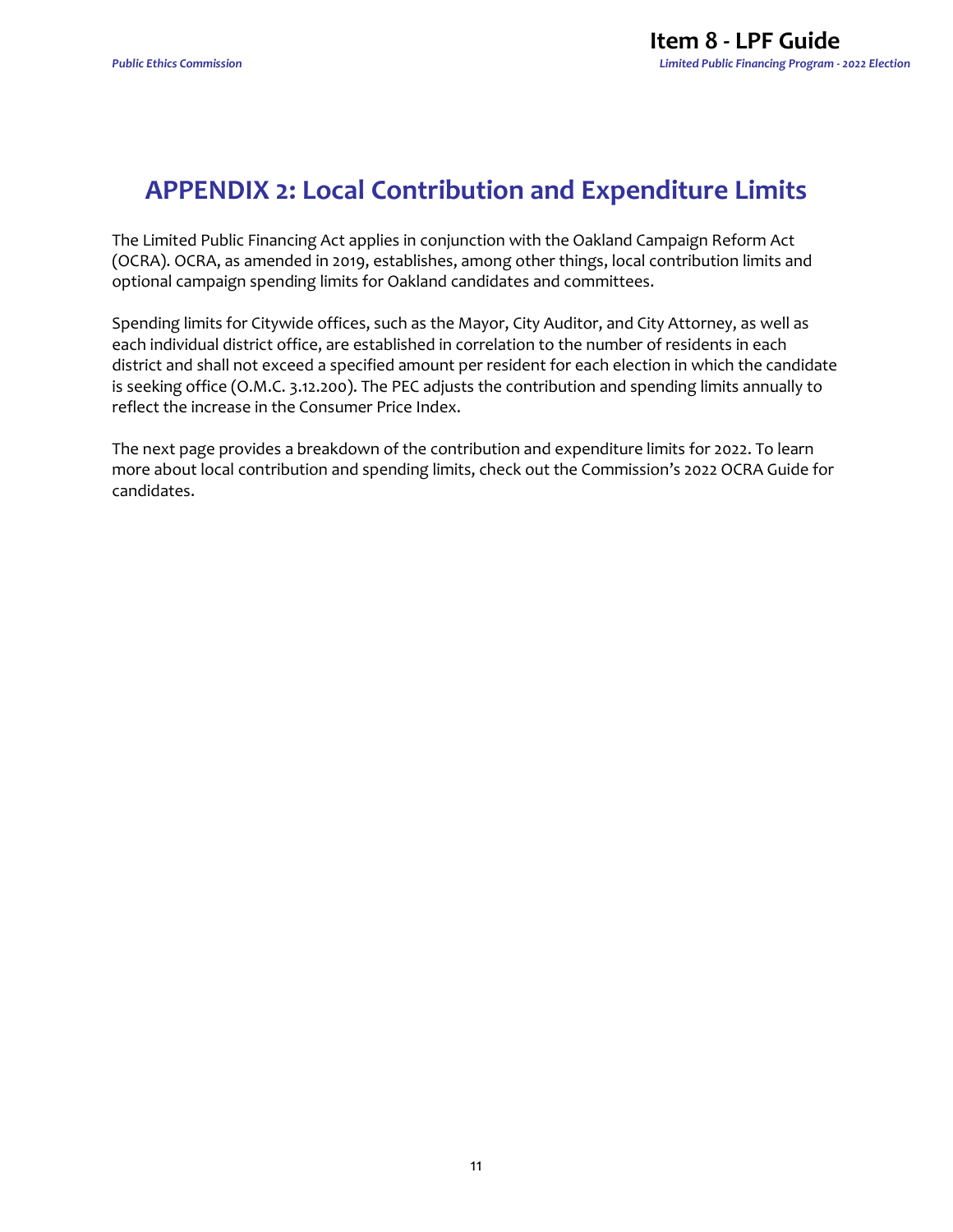$\overline{a}$ 

#### **CITY OF OAKLAND CAMPAIGN CONTRIBUTION AND EXPENDITURE LIMITS PER THE OAKLAND CAMPAIGN REFORM ACT 2022**

#### **LIMITATIONS ON CONTRIBUTIONS FROM PERSONS, BUSINESSES , AND OTHER ORGANIZATIONS (§3.12.050)**

| For candidates who do not adopt the expenditure ceilings $(3.12.050(A))$ | \$200 |
|--------------------------------------------------------------------------|-------|
| For candidates who adopt the expenditure ceilings $(3.12.050(B))$        | \$900 |

#### **LIMITATIONS ON CONTRIBUTIONS FROM BROAD-BASED POLITICAL COMMITTEES (§3.12.060)**

| For candidates who do not adopt the expenditure ceilings $(3.12.060(A))$ |           |
|--------------------------------------------------------------------------|-----------|
| For candidates who adopt the expenditure ceilings $(3.12.060(B))$        | \$1.800 l |

#### **EXPENDITURE CEILINGS FOR CANDIDATES FOR MAYOR AND OTHER CITYWIDE OFFICES WHO AGREE TO VOLUNTARY SPENDING LIMITS (§3.12.200)[1](#page-12-0)**

| Mayor                            | \$512,000 |
|----------------------------------|-----------|
| City Auditor                     | \$366,000 |
| City Attorney                    | \$366,000 |
| Council Member At-Large          | \$366,000 |
| District 1 Council Member        | \$161,000 |
| District 2 Council Member        | \$160,000 |
| District 3 Council Member        | \$161,000 |
| District 4 Council Member        | \$153,000 |
| District 5 Council Member        | \$153,000 |
| District 6 Council Member        | \$153,000 |
| District 7 Council Member        | \$155,000 |
| District 1 School Board Director | \$107,000 |
| District 2 School Board Director | \$107,000 |
| District 3 School Board Director | \$107,000 |
| District 4 School Board Director | \$102,000 |
| District 5 School Board Director | \$102,000 |
| District 6 School Board Director | \$102,000 |
| District 7 School Board Director | \$103,000 |

#### **INDEPENDENT EXPENDITURE COMMITTEE THRESHOLD/EXPENDITURE CEILINGS LIFTED (§3.12.220)**

| $\overline{\phantom{a}}$<br><sup>-it</sup> ywide u.<br>offices | $-1 - 1$<br>റററ |
|----------------------------------------------------------------|-----------------|
| .                                                              | $-28$           |
| District                                                       | ،00             |
| offices                                                        | ∍∠o.            |

<span id="page-12-0"></span><sup>1</sup> 2022 voluntary spending limits may change following the Redistricting Commission's determination of new district boundaries and district population counts.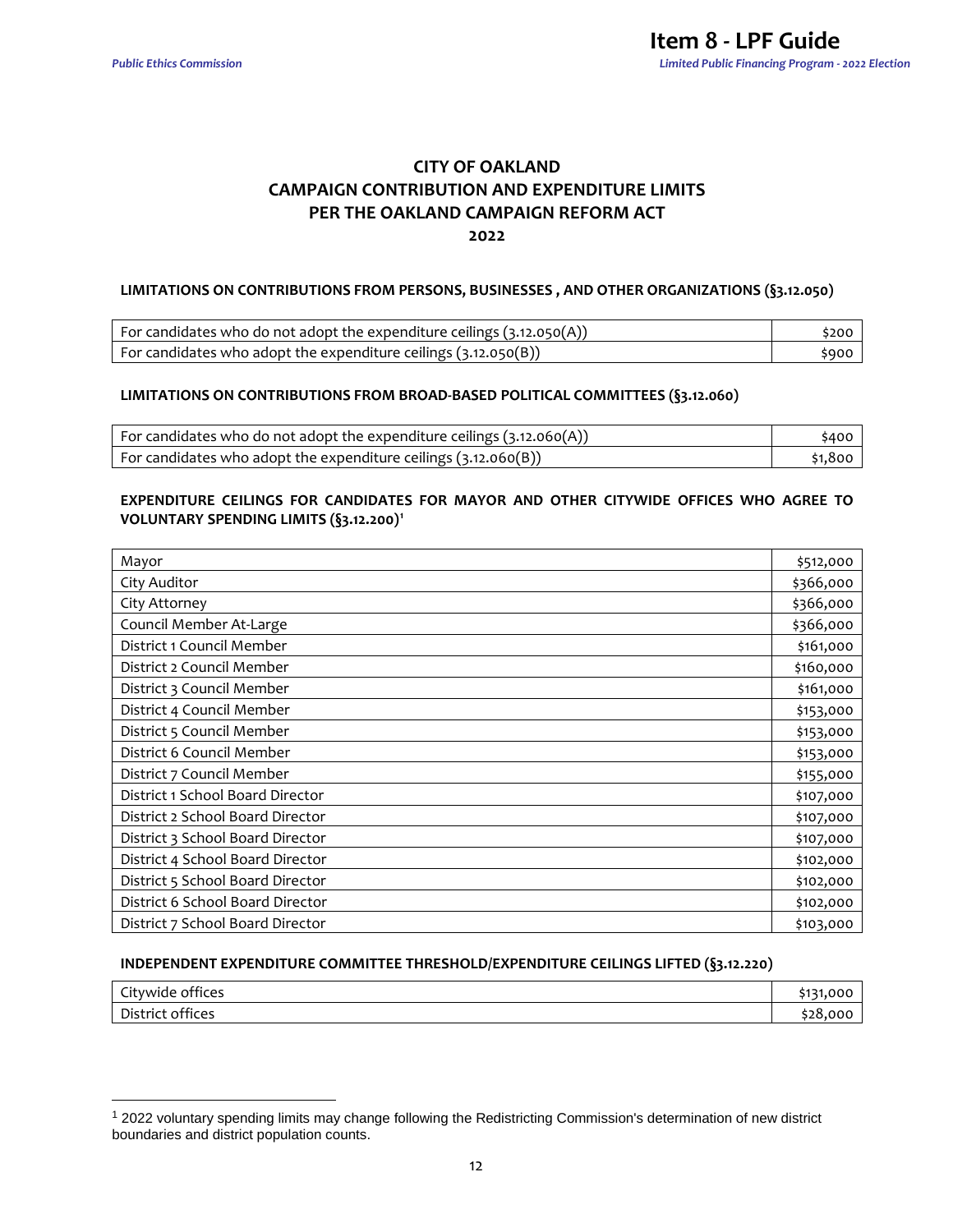# <span id="page-13-0"></span>**APPENDIX 3: Limited Public Financing Act**

### **Chapter 3.13 - LIMITED PUBLIC FINANCING ACT**

#### **Article I. - Findings and Purpose**

3.13.010 - Title.

This chapter shall be known as the "Limited Public Financing Act of the City of Oakland."

3.13.020 - Findings and declarations.

The findings of this Act are as follows:

- A. The financial strength of certain individuals or organizations should not enable them to exercise a disproportionate or controlling influence on the election of candidates.
- B. The rapidly increasing costs of political campaigns have forced many candidates to raise larger and larger percentages of money from interest groups with a specific financial stake in matters under consideration by the city government. This has caused the public perception that votes are being improperly influenced by monetary contributions.
- C. High campaign costs are forcing officeholders to spend more time on fundraising and less time on the public's business. The constant pressure to raise contributions is distracting officeholders from urgent governmental matters.

3.13.030 - Purpose of this Act.

The purpose of this Act is to accomplish the objectives stated in Oakland's Campaign Reform Act as follows:

- A. To ensure that all individuals and interest groups in our city have a fair and equal opportunity to participate in elective and governmental processes.
- B. To reduce the influence of large contributors with a specific financial stake in matters under consideration by the city, and to counter the perception that decisions are influenced more by the size of contributions than by the best interests of the people of Oakland.
- C. To reduce the pressure on candidates to raise large campaign war chests for defensive purposes, beyond the amount necessary to communicate reasonably with voters.
- D. To encourage competition for elective office.
- E. To allow candidates and officeholders to spend a smaller proportion of their time on fundraising and a greater proportion of their time dealing with issues of importance to their constituents and the community.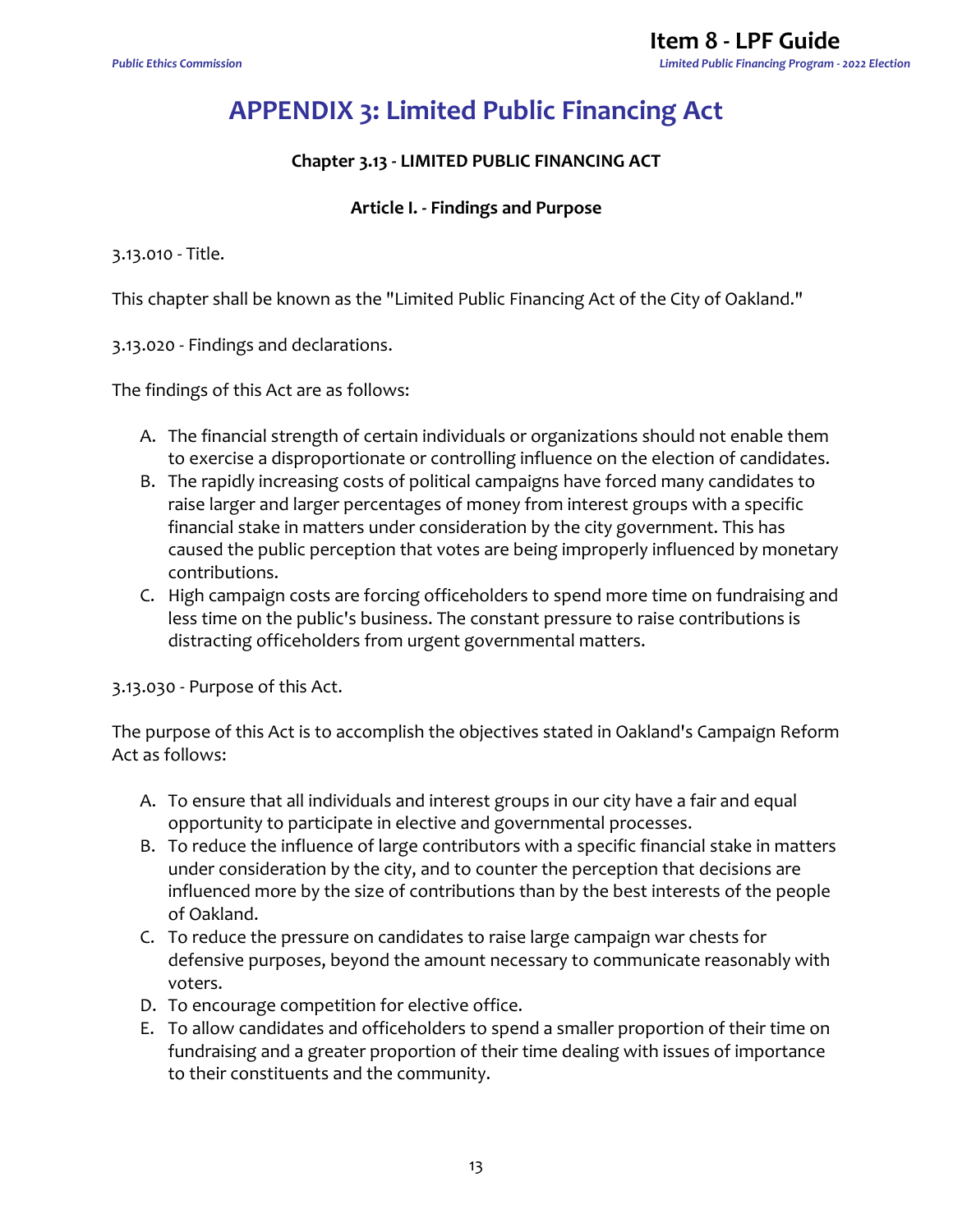- F. To ensure that serious candidates are able to raise enough money to communicate their views and positions adequately to the public, thereby promoting public discussion of important issues involved in political campaigns.
- G. To help preserve public trust in governmental and electoral institutions.

#### **Article II. – Definitions**

#### 3.13.040 - Interpretation of this Act.

Unless the term is specifically defined in this Act or the contrary is stated or clearly appears from the text, the definitions set forth in Chapter 3.12 of this Code and in Government Code Sections 81000 et seq. as amended govern the interpretation of this Act.

For purposes of this Act, "principal residence" shall mean the place in which a person's habitation is fixed, wherein the person has the intention of remaining, and to which, whenever he or she is absent, the person has the intention of returning.

For purposes of this Act, "primary place of doing business" shall mean the street address of a corporation's or association's principal executive office as filed with the California Secretary of State or the street address of an unincorporated association's principal office as filed with the California Secretary of State.

#### **Article III. - Election Campaign Fund**

3.13.050 - Election campaign fund.

There is hereby established an account within a special revenue fund of the city to be known as the "Election Campaign Fund."

3.13.060 - Appropriation of funds.

- A. The city council shall appropriate to the election campaign fund, under the city's current two-year budget cycle, an amount sufficient to fund all candidates eligible to receive public financing for the office of district city councilmember.
- B. The city public ethics commission shall provide in the form and at the time directed by the mayor and city administrator a written estimate of the amount necessary to be appropriated for any two-year budget cycle according to the provisions of this Act for all eligible candidates. The amount of funds to be allocated to the election campaign fund shall be based on a consideration of anticipated campaign activity, anticipated administrative costs, and existing unspent funds within the account. The amount of funds to be allocated to the election campaign fund shall not exceed \$500,000.00 for any two-year budget cycle.
- C. The election campaign fund shall be established as an interest bearing account. Unspent funds in the election campaign fund at the end of a two-year budget cycle shall remain in the fund and accrue for disbursement to candidates eligible for public financing in future elections and for administrative costs.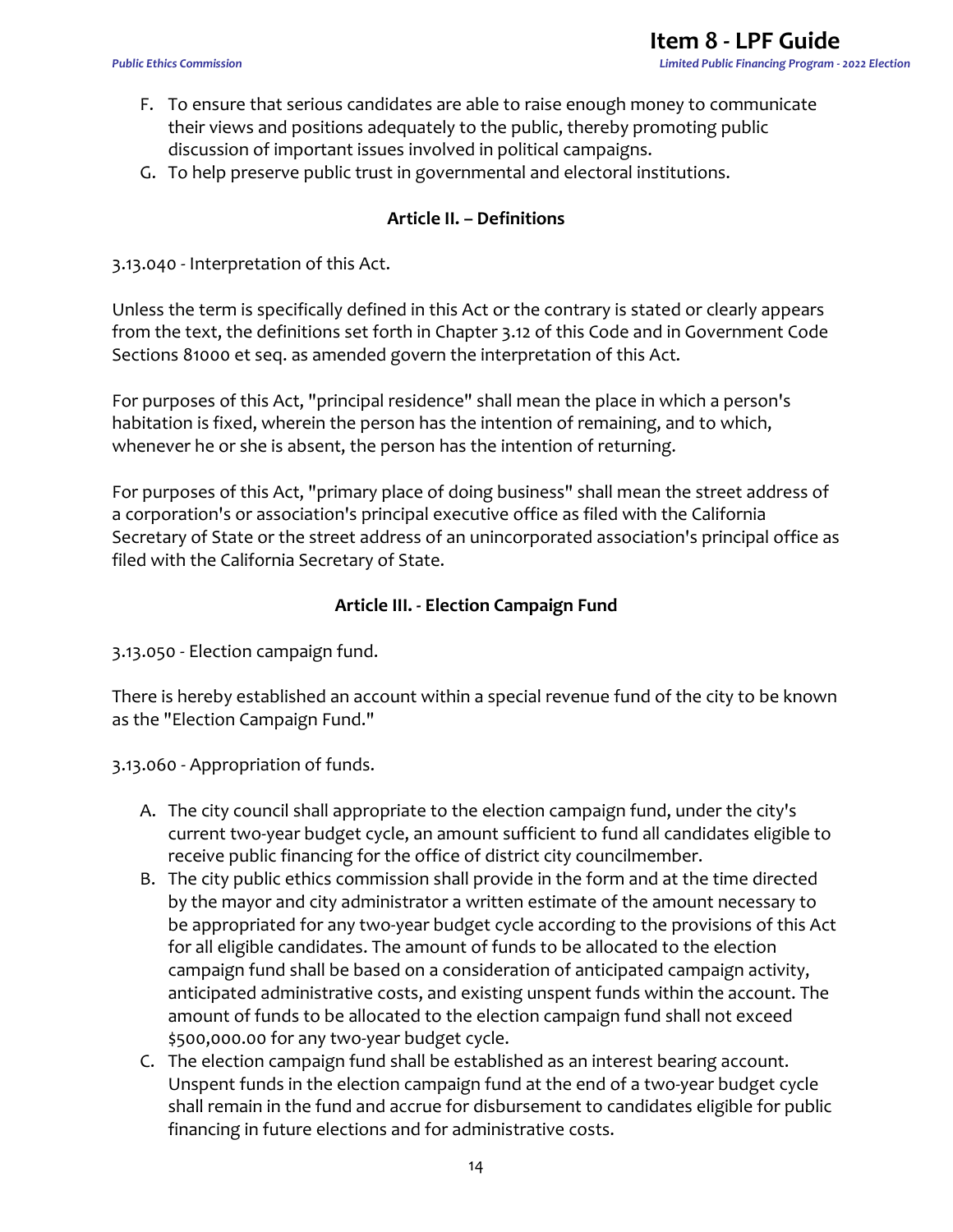- D. Up to seven and one-half percent of the amount allocated to the election campaign fund pursuant to Subsections 3.13.060(a) and (b) may be utilized by the public ethics commission to cover the anticipated cost of administering the provisions of this Act.
- 3.13.065 Allocation of election campaign fund.

No later than seven days after the city clerk has certified the names of all candidates to appear on the ballot, the public ethics commission shall determine at a publicly noticed meeting whether, based on the number of potentially eligible candidates, the amount of money in the election campaign fund is adequate to provide the maximum amount to potentially eligible candidates. If the commission determines that the election campaign fund will not be adequate to provide the maximum amount of funds to potentially eligible candidates, the commission shall order the disbursement of available funds on a pro rata or other equitable basis. The commission may at any time revise the disbursement plan consistent with these rules and prevailing law.

### **Article IV. - Eligibility for Public Financing**

3.13.070 - Application and withdrawal procedures.

- A. Each candidate for district city council shall file a statement with the city clerk on a form approved for such purpose indicating acceptance or rejection of the voluntary spending ceilings pursuant to Section 3.12.190.
- B. Each candidate for district city council shall file with the public ethics commission a statement of acceptance or rejection of public financing on a form approved by the public ethics commission no later than 14 calendar days after the date the city clerk has certified the names of candidates to appear on the ballot for the election in which public financing will be sought. The statement of acceptance or rejection of public financing shall advise and require that the candidate's decision to reject public financing is irrevocable for the election in which his or her name appears on the ballot. The failure to timely file a statement of acceptance or rejection of public financing shall constitute a rejection of public financing.
- C. If a candidate declines to accept the voluntary expenditure ceilings prescribed in Section 3.12.200, the candidate shall be subject to the contribution limits of Subsections 3.12.050(a) and 3.12.060(a) and shall not be eligible for public financing.
- D. If a candidate agrees to accept the voluntary expenditure ceilings prescribed in Section 3.12.200, the candidate shall be subject to the contribution limits of Subsections 3.12.050(b) and 3.12.060(b) as adjusted pursuant to Subsections  $3.12.050(g)$  and  $3.12.060(g)$ , and shall be eligible for public financing upon meeting the qualification requirements as provided in this Act.
- E. In the event expenditure ceilings are lifted pursuant to Section 3.12.200, a candidate who accepted expenditure ceilings shall be permitted to receive public financing but shall no longer be subject to expenditure ceilings.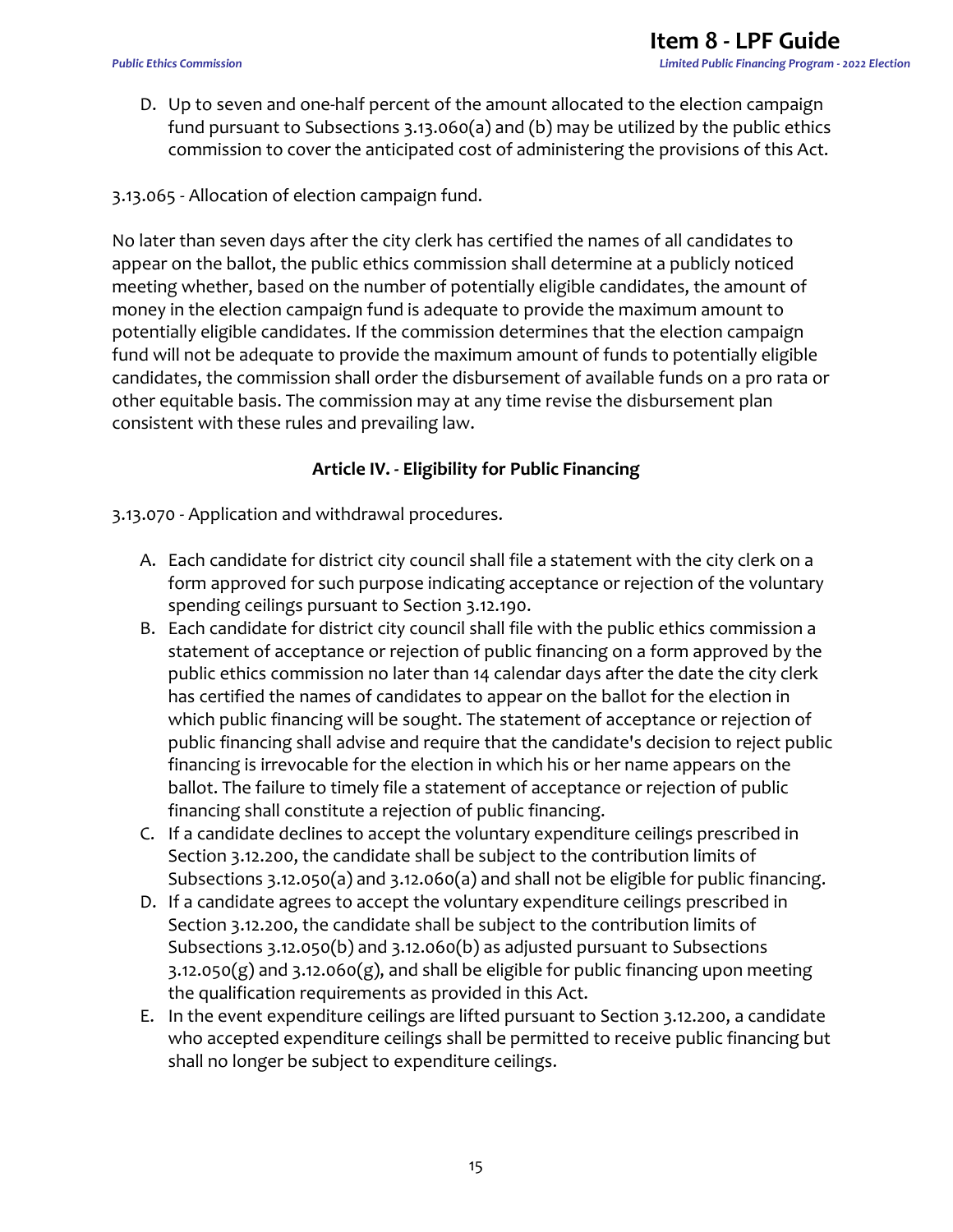#### 3.13.080 - Qualification procedures.

A candidate shall be approved to receive public financing if the candidate meets all of the following requirements:

- A. The candidate has filed a timely statement of acceptance of the voluntary spending ceilings and acceptance of public financing.
- B. The candidate is certified to appear on the ballot for the election for which public financing is sought.
- C. The candidate has (1) received contributions in an aggregate amount of at least five percent of the expenditure ceiling for the office being sought from contributors whose principal residence or whose primary place of doing business is located within the city and which residence or business address appears on the written instrument used to make the contribution, and (2) made qualified campaign expenditures in an aggregate amount of at least five percent of the expenditure ceiling for the office being sought. Contributions from the candidate's own funds shall not be counted towards meeting this five percent requirement. The candidate shall provide copies of the contribution checks received and records of payments made to meet the five percent eligibility requirements.
- D. The candidate is opposed by another candidate for the same office.
- E. The candidate agrees to all conditions and requirements of this Act and to submit to any reasonable audit deemed appropriate by the public ethics commission or other civil authorities.
- F. The candidate or his or her campaign treasurer or designee attends a training program conducted or sponsored by the public ethics commission.
- G. The candidate has filed, and completely and accurately executed, all pre-election campaign statements that are due at the time public financing is payable. All candidates receiving public financing shall timely file, and completely and accurately execute, all post-election campaign statements for each election in which they received public financing.

3.13.090 - Use of personal funds.

A candidate who accepts public financing shall not receive contributions or loans from the candidate's own funds which aggregate total exceeds ten percent of the voluntary expenditure ceiling for the office being sought. If the voluntary expenditure ceilings for the office being sought are lifted, this provision shall not apply.

### **Article V. - Disbursement of Public Financing**

3.13.100 - Duties of the public ethics commission and office of the city auditor.

A. The public ethics commission shall develop any and all forms necessary to carry out the provisions of the Act. The public ethics commission may, in its discretion, require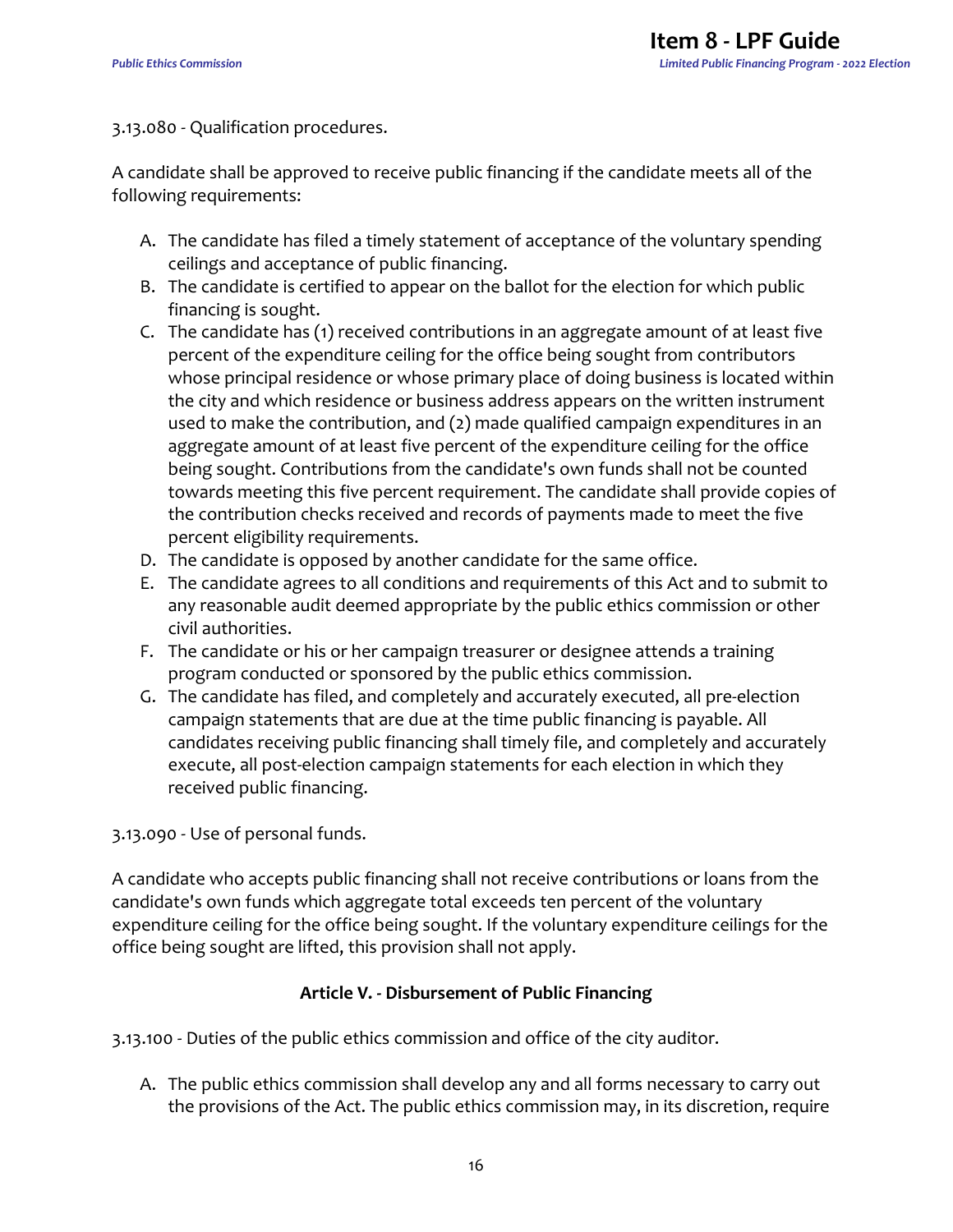any document or form to be filed in an electronic format that is provided by the public ethics commission to the candidates free of charge.

- B. The public ethics commission shall review records submitted to determine a candidate's eligibility to receive public financing and requests for reimbursement promptly. For any candidate determined not to be eligible for public financing, the commission or its designee shall inform the candidate of the reasons why the candidate is not eligible and what actions, if any, the candidate may take to correct any insufficiencies.
- C. The city auditor shall conduct mandatory post-election audits of all candidates accepting public financing. The city auditor may choose to limit the scope of any audit to the items submitted for reimbursement. The audit report shall be a public record and provided to the public ethics commission. The city auditor shall conduct all audits in accordance with generally accepted government auditing standards.

3.13.110 - Requests for public financing.

- A. Public financing pursuant to this Act shall be provided solely by reimbursing eligible candidates for certain qualified campaign expenditures lawfully made by the candidate and his or her campaign committee.
- B. The qualified campaign expenditures eligible for reimbursement are:
	- 1.Candidate filing and ballot fees;
	- 2.Printed campaign literature and production costs;
	- 3.Postage;
	- 4.Print advertisements;
	- 5.Radio airtime and production costs;
	- 6.Television or cable airtime and production costs; and
	- 7.Website design and maintenance costs.
- C. The following conditions and restrictions shall apply to any request for reimbursement:

1.All requests for reimbursement shall be made on a form authorized by the public ethics commission and shall include: (a) a copy of the billing invoice for which reimbursement is sought; (b) a copy of the check(s) by which the candidate's campaign committee made payment on the billing invoice; and (c) a copy, when applicable, of the campaign literature, advertisement, radio or television script, or website configuration.

2.All requests for reimbursement shall include a sworn declaration by the candidate and his or her campaign treasurer that (a) the check(s) used to make payment on the billing invoice represents payment in full of the billing invoice submitted for reimbursement and that sufficient funds exist in the campaign account to provide payment, and (b) any money received from the election campaign fund has not been previously earmarked or specifically encumbered to pay or to secure payment of any loan, return of contribution or of any expenditure other than the one for which reimbursement was sought.

D. Any decision made by the executive director to deny a request for reimbursement may be appealed to the commission whose decision shall be final. A request to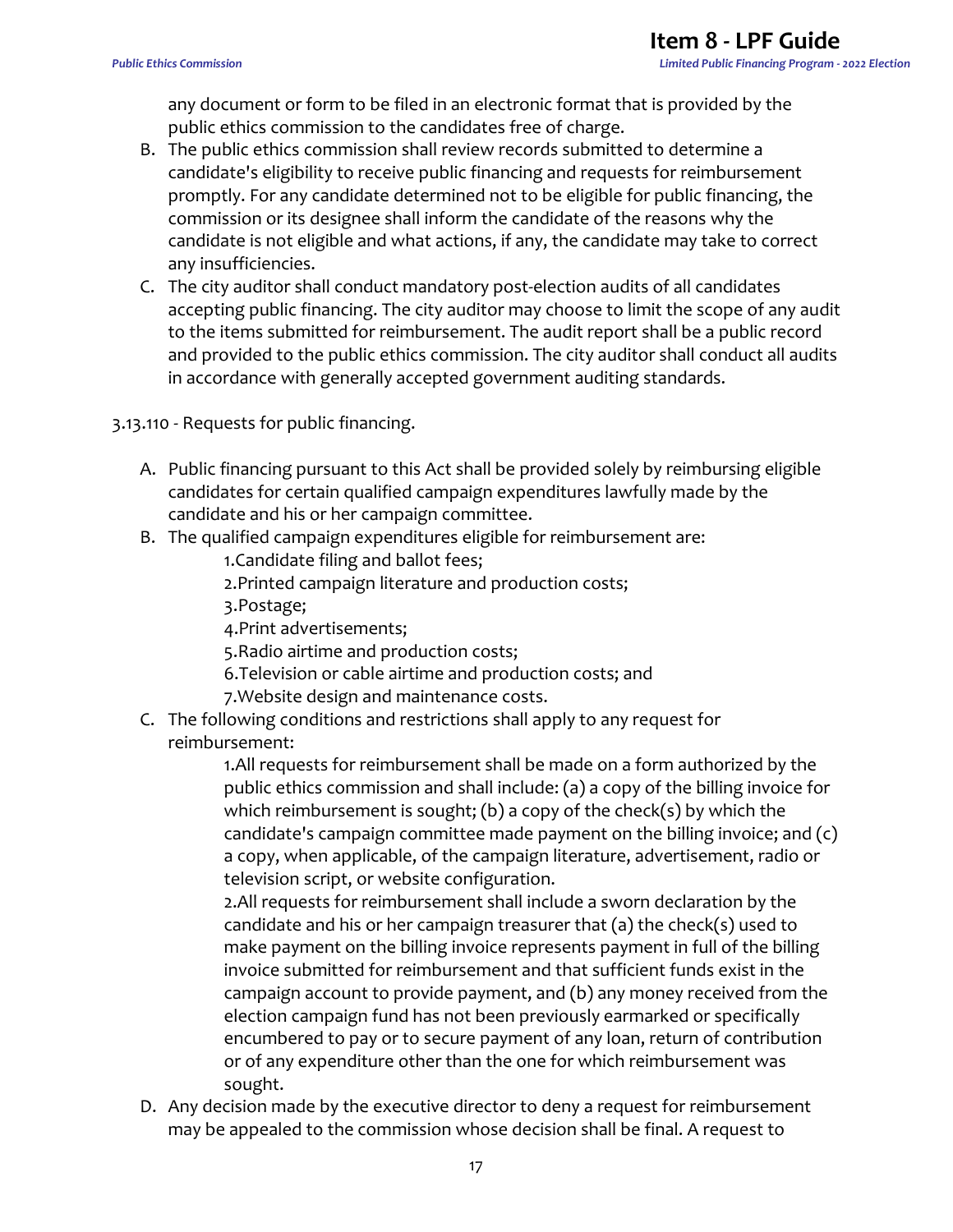agendize an appeal of the executive director's decision shall be made in writing and delivered to the office of the public ethics commission no more than ten calendar days after receiving written notice of the executive director's decision.

E. The total amount of public financing allocated to each candidate shall not exceed 30 percent of the voluntary expenditure ceiling per election for the office being sought.

3.13.120 - Disbursement and deposit of public financing.

- A. A candidate or candidate's controlled committee, certified as eligible to receive public financing, shall submit requests for reimbursement to the public ethics commission in minimum increments of \$1,000.00 or more.
- B. A candidate or candidate's controlled committee, certified as eligible to receive public financing, shall submit requests for reimbursement in minimum increments of \$500.00 or more ten calendar days before the election.
- C. The public ethics commission or its designee shall have ten calendar days to cause the review and approval or denial of the request for reimbursement and disburse funds from the election campaign fund to the candidate or candidate's controlled committee.
- D. All funds disbursed from the election campaign fund shall be made payable to the candidate's controlled committee and shall be deposited directly into the candidate's campaign checking account within three business days of receipt.

3.13.150 - Return of surplus funds.

- A. Surplus campaign funds remaining at the end of the post-election reporting period following the election for which public financing was received shall be returned to the election campaign fund no later than 31 calendar days from the last day of the semi-annual reporting period following the election in an amount specified by this section. A candidate shall not be required to return any surplus funds in an amount greater than the amount of public financing received. The amount of surplus campaign funds to be returned to the election campaign fund shall be calculated by multiplying the amount of surplus campaign funds by the percentage that total public financing received represents of total monetary contributions received for the election period.
- B. For purposes of this Act, campaign funds shall be considered "surplus" campaign funds to the extent that the total amount of contributions (excluding the receipt of public financing) exceed the total financial obligations of the candidate's campaign committee (excluding unlawful or non-qualified campaign expenditures) as of the last day of the semi-annual reporting period following the election. A financial obligation includes (1) accounts payable billed, or (2) accounts payable for which bills may be expected, for goods or services received during the election.
- C. Public financing shall not be disbursed to the certified candidate from the election campaign fund following the day of the election or the candidate's withdrawal from the election, whichever occurs first, except that public financing may be disbursed to a certified candidate after the date of the election or withdrawal provided that the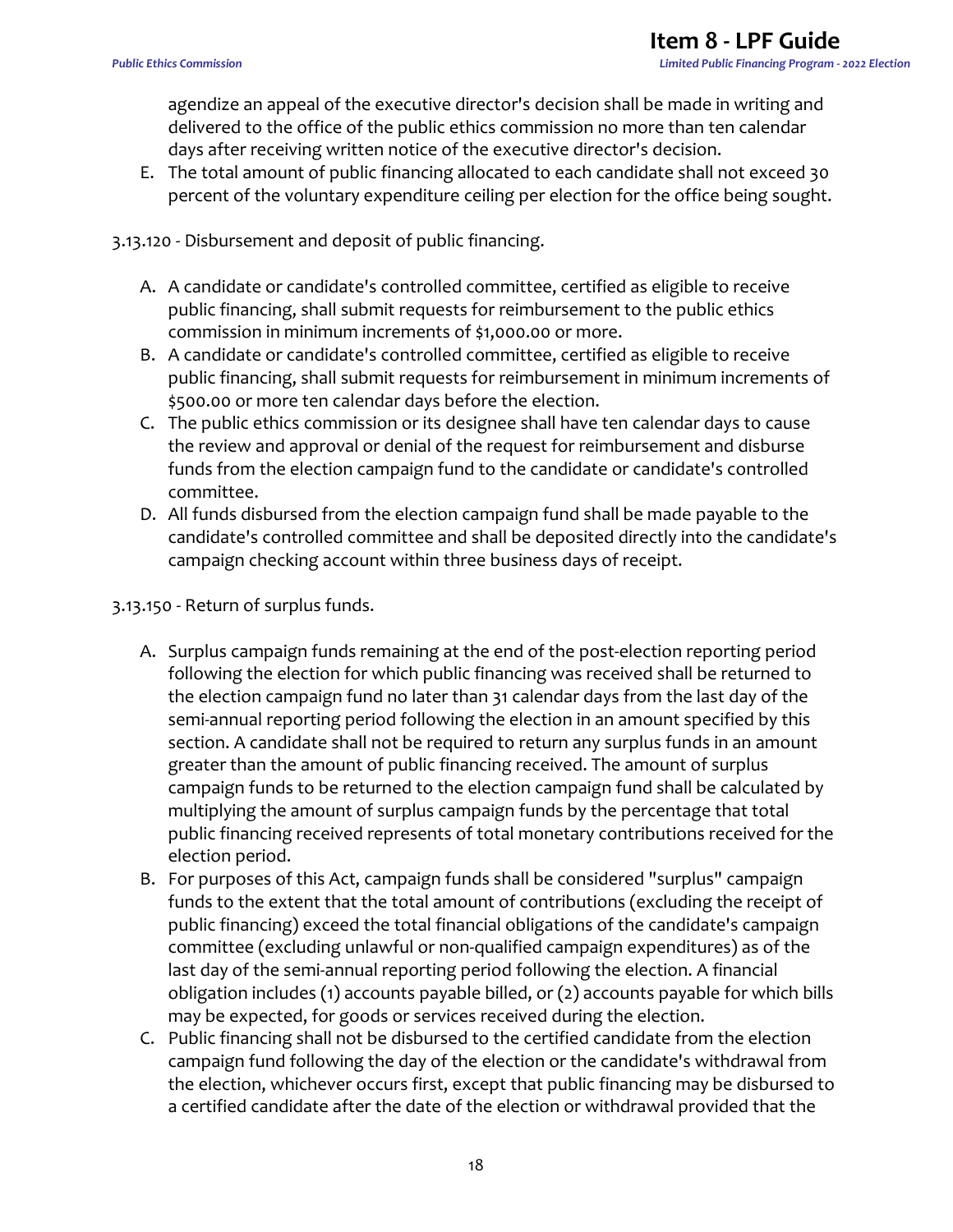candidate submitted a properly documented request for reimbursement before the date of the election or the date of withdrawal from the election.

3.13.170 - Public debates.

While not a condition for receiving public financing, candidates receiving public financing are strongly encouraged to participate in one or more nonpartisan candidate debates for each election.

#### 3.13.180 - Enforcement.

The public ethics commission is the sole body for civil enforcement of this Act. In the event criminal violations of the Act come to the attention of the public ethics commission, the commission shall promptly advise in writing the city attorney and the appropriate prosecuting enforcement agency.

3.13.190 - Criminal misdemeanor actions.

Any person who knowingly or willfully (1) misrepresents his or her eligibility for public financing, (2) makes a material misrepresentation in connection with a request for reimbursement, or (3) causes, aids or abets any other person to violate the provisions of this Act, is guilty of a misdemeanor. Prosecution shall be commenced within four years after the date on which the violation occurred.

3.13.200 - Enforcement actions.

- A. Any person who intentionally or negligently (1) misrepresents his or her eligibility for public financing, (2) makes a material misrepresentation in connection with a request for reimbursement, or (3) causes, aids or abets any other person to violate the provisions of this Act, is subject to enforcement proceedings before the public ethics commission pursuant to the public ethics commission general rules of procedure.
- B. If two or more persons are responsible for any violation, they shall be jointly and severally liable.
- C. Any person alleging a violation of this Act shall first file with the public ethics commission a written complaint on a form approved for such purpose. The complaint shall contain a statement of the grounds for believing a violation has occurred. The public ethics commission shall review, investigate and make determinations regarding any alleged violation consistent with the public ethics commission's general complaint procedures.
- D. The commission has full authority to settle any action involving public financing in the interest of justice.
- E. If the commission determines a violation has occurred, the commission is hereby authorized to administer appropriate penalties and fines not to exceed \$1,000.00 per violation and to order the repayment of public financing received or expended in violation of law.